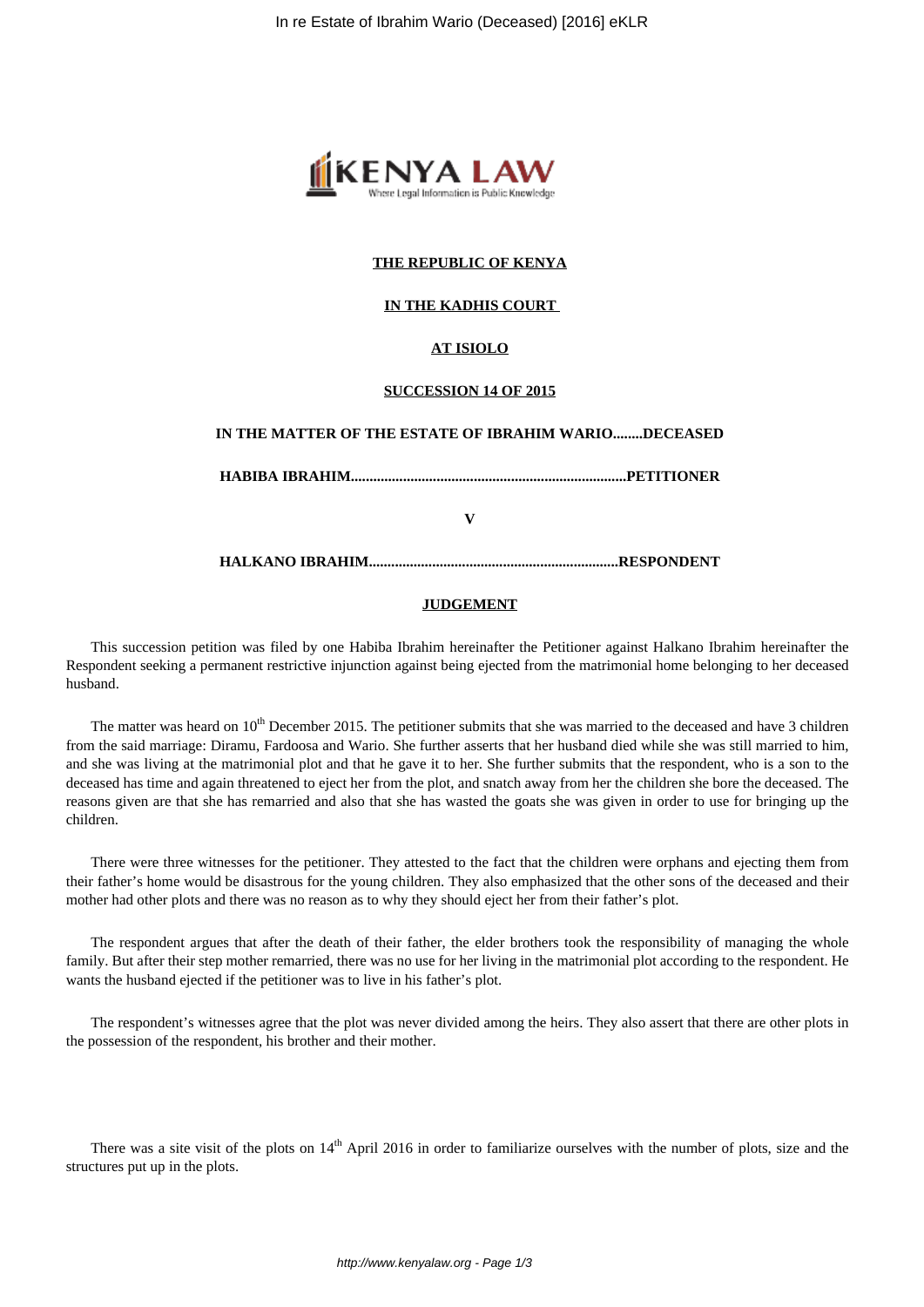This court is tasked with making findings as to whether the petitioner is entitled the plot and the matrimonial home.

Islamic Law acknowledges that the property of a deceased person has to be promptly distributed to the heirs unless there is a reasonable and justifiable cause as to why such property cannot be distributed promptly. This safeguards against potential loss of status that may disqualify one from inheriting.

The petitioner claims that the respondent and his family want to eject her from the matrimonial home. The respondent does not object that the petitioner was married in that home. The only objection to her staying there is that she is now married to another man, and they cannot resist the temptation of another man living with his step-mother. The petitioner's assertion is that they wanted her to get married to one of the brothers to the deceased but she refused, and therefore they would want to disinherit her. The Quran 4:19 states**: "***O you who have believed, it is not lawful for you to inherit women by compulsion. And do not make difficulties for them in order to take [back] part of what you gave them unless they commit a clear immorality. And live with them in kindness. For if you dislike them - perhaps you dislike a thing and Allah makes therein much good.*" This Qur'anic verse is a clear injunction against women inheritance and is instructive in this matter.

The concept of matrimonial property is only applicable upon divorce unless there is a clear indication that the parties involved themselves in partnership arrangement, or there was clear contribution from the wife. What applies here is the laws of inheritance.

What is clear to me is that the deceased left 2 plots, one of which the petitioner lived with him before his death. He also left behind a wife and 8 children. What is also clear to me is that the petitioner cannot continue to enjoy living in those premises when she is married to another man. These societies are very closed and exclusive and there is every intention by the step-sons to protect what belongs to their father, at whatever cost.

For the petitioner to live the rest of her life without remarrying just for the sake of preserving her right to live in her husband's matrimonial home would also be disastrous.

That is never the intention of the Shari'ah.

There is a real threat on the petitioner's peace and stability if she were to be allowed to live in the premises of the deceased with the rather new husband. That is the feel that one gets when he interrogates closely the Merti society. In many other societies, stepmothers are treated just as biological mothers are. Here, it is different, and a sad reality altogether.

It is for the above reasons that this court takes the view that the property has to be distributed among the legal heirs. A valuation of both plots has to be done by a qualified valuer, and the respondent shall bear the costs of valuation. After determination of the value, the petitioner and her 3 children shall be allocated that which is equivalent to their shares and shall vacate the premises three months after getting their shares. That is to allow them to find appropriate and convenient place to put up.

However, before valuation is done, the petitioner shall continue to enjoy all rights and privileges that accrue to her as a beneficiary of the deceased's estate. She is however barred from allowing her rather new husband to the said premises.

The actual and legal custody and maintenance of the petitioner's children vests in the petitioner.

The shares of each heir shall be as follows:

| RELATIONSHIP TO | <b>SHARE IN</b> |
|-----------------|-----------------|
| THE DECEASED    | PERCENTAGE      |
| <b>WIDOW</b>    | 12.5%           |
| <b>SON</b>      | 15.91%          |
| <b>SON</b>      | 15.91%          |
|                 |                 |